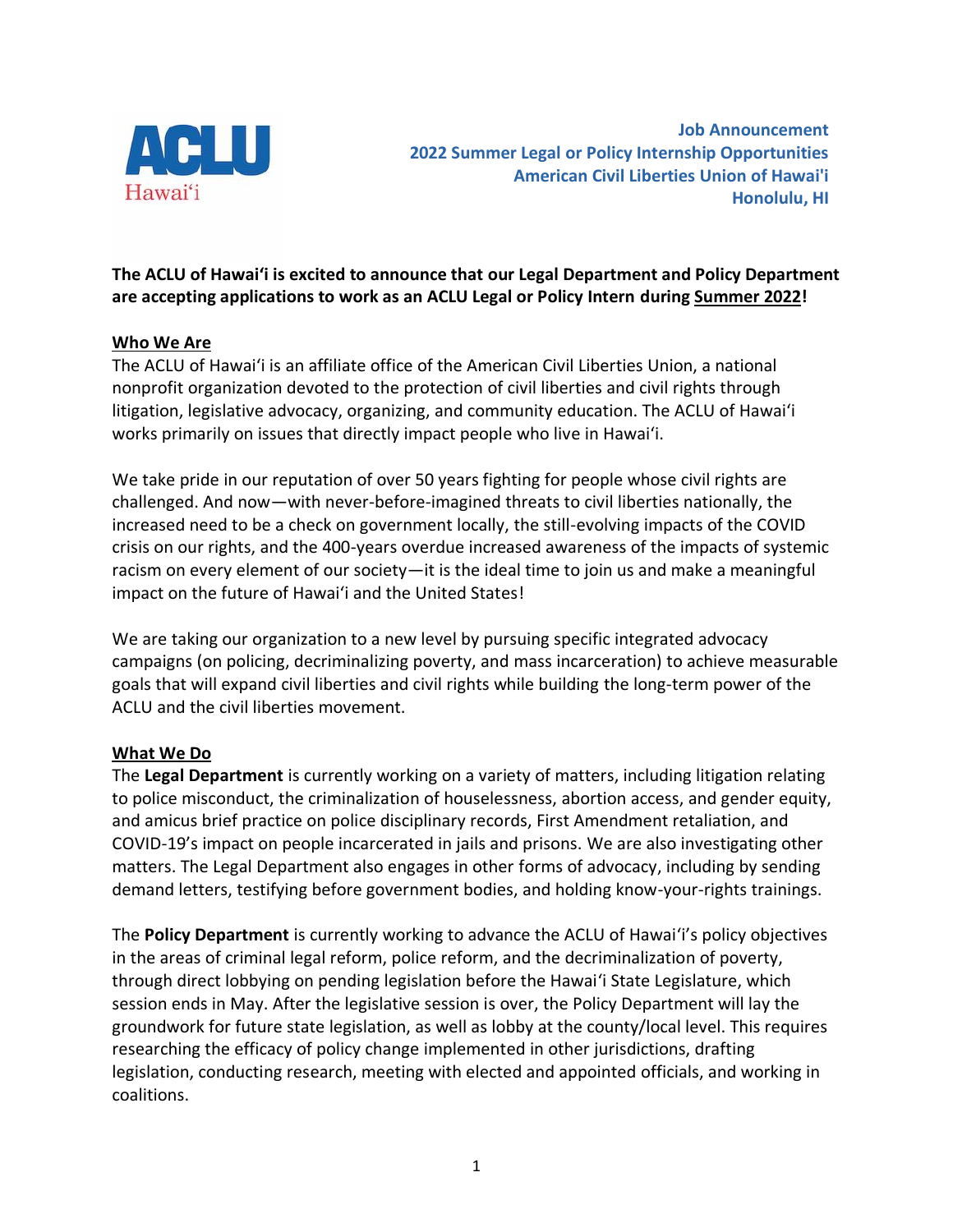# **Internship Overview**

#### **Position Titles/Descriptions**

Interns will have the option to work in their preferred Department ("Legal Intern" or "Policy Intern"):

- **Legal Interns** will, under the supervision of the Legal Director, support the litigation and other advocacy work of the Legal Department. This may include research, writing, interviewing, and fact investigation for cases involving constitutional and civil rights.
- **Policy Interns** will, under the supervision of the Policy Director, support the policy and other advocacy work of the Policy Department. This may include policy and legal research, drafting memoranda, reviewing and drafting legislation, meeting with and presenting to coalition partners, and preparing advocacy materials.

# **Location**

The summer 2022 internships will be in Honolulu, Hawaiʻi. Due to the global COVID-19 pandemic, our office has been working remotely, and anticipates continuing to work (mostly) remotely through summer 2022. However, current Hawaiʻi state labor laws do not allow us to have paid interns who are not in the state of Hawaiʻi during the internship period.

# **Funding**

The internship is a paid position. Interns will be paid \$18 per hour with an anticipated internship period of 40 hours a week for ten weeks (except in the event that you seek to pursue pro bono or externship credit such that you cannot be paid).

#### **Qualifications**

We will consider current law school students and/or graduate school students seeking degrees in public policy, sociology, criminology, social work, public health and other relevant disciplines. We are looking for candidates with a demonstrated commitment to civil rights, equity, and social justice (broadly defined). Candidates should possess strong legal and/or policy research, writing, and analytical skills, as well as strong communications, organizational, and time management skills. We value lived, educational, and professional experience that would make interns effective at working with communities that have been impacted by violations of civil liberties. Finally, while not absolutely required, we prefer students who are familiar with Hawaiʻi—its culture, politics, and history.

#### **How to Apply**

If you are a current student who is excited about devoting your talents and skills to the ACLU of Hawaiʻi this summer, please send—*in a single combined PDF, and in the following order*—(1) cover letter, (2) resume, (3) writing sample, and (4) transcript to [internjobs@acluhawaii.org.](mailto:internjobs@acluhawaii.org) The subject line of your transmittal email must be in the following form: "2022 Summer Legal/Policy Internship Application – [Last Name], [First Name]". We will accept applications